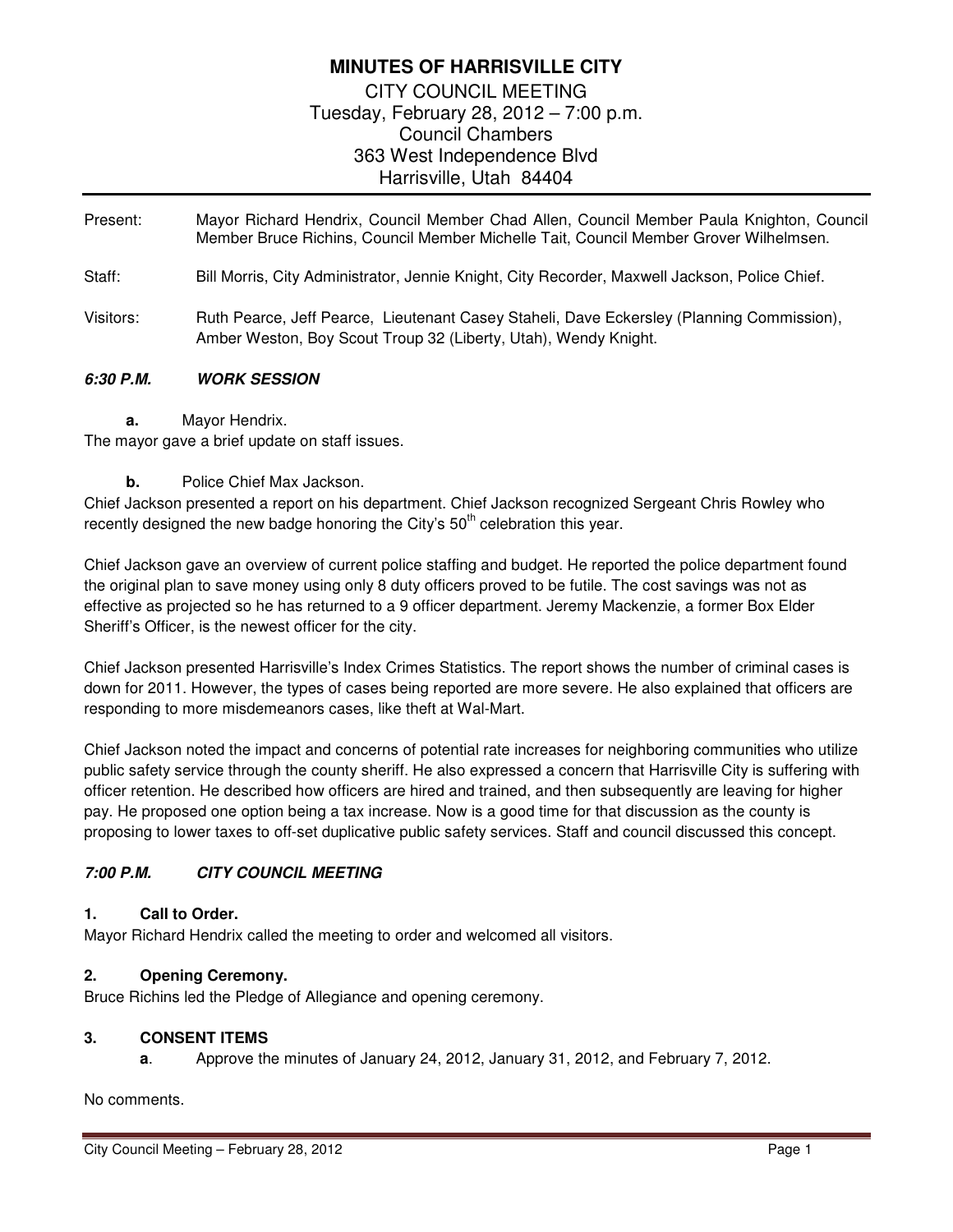**MOTION: Council Member Chad Allen motioned to approve the minutes of the January 24, 2012, January 31, 2012 and February 7, 2012 as presented. Council Member Grover Wilhelmsen seconded the motion. All Council Members voted aye. Motion passed.** 

# **4. BUSINESS ITEMS**

**a.** Appointment of Jennie Knight as the new Harrisville City Recorder.

Mayor Hendrix appointed Jennie Knight as the new City Recorder to replace Jennifer Morrell who took a job with Weber County. The Mayor asked for the council to approve this appointment.

### **MOTION: Council Member Michelle Tait motioned to sustain the appointment of Jennie Knight as the City Recorder, Council Member Chad Allen seconded the motion. All Council Members voted aye. Motion passed.**

The Oath of Office was administered to Jennie Knight, being the new Harrisville City Recorder, by Bill Morris the City Administrator and Notary Public.

**b.** Discussion and/or possible action to approve Resolution 2012-02, Community Covenant Program.

Lieutenant Casey Staheli presented a brief description of the Community Covenant Program. Lt. Staheli requested the council assign a liaison to work with the Community Covenant Program. He explained the program is very flexible and can modified to be city specific. The main purpose of the Community Covenant Program is to increase community awareness of services available to the families of soldiers. He suggested the city have a "kick off" event that possibly coincides with a local event like Heritage Days. An assigned military person will work with the council representative to keep them informed of services available for families of armed service employees. Mayor Hendrix inquired if other local cities are involved. Lt. Staheli said they are in the process of notifying other local cities. Mayor proposed one local liaison might represent multiple small cities. Lt Staheli confirmed one local liaison may be possible to represent multiple cities. Mayor Hendrix suggested he be the contact representative for now.

**MOTION: Council Member Michelle Tait motioned to approve Resolution 2012-02, Community Covenant Program. Council Member Richins seconded the motion.** 

**Roll call vote: Council Member Allen Yes Council Member Knighton Yes Council Member Richins Yes Council Member Tait Yes Council Member Wilhelmsen Yes** 

**The motion passed 5-0.** 

**c.** Approval of 2012 Spring Crack Seal bid.

Mayor Hendrix presented Crack Seal Project information addressing the areas that will need crack seal. Three proposals were received by the city and Gene Bingham, Public Works Director, recommends approving the low bid from Post Asphalt. The Mayor noted that Mr. Bingham has indicated that Post Asphalt has done satisfactory work for the city before.

**MOTION: Council Member Richins motioned to approve the contract for Post Asphalt Paving, Council Member Wilhelmsen seconded the motion.**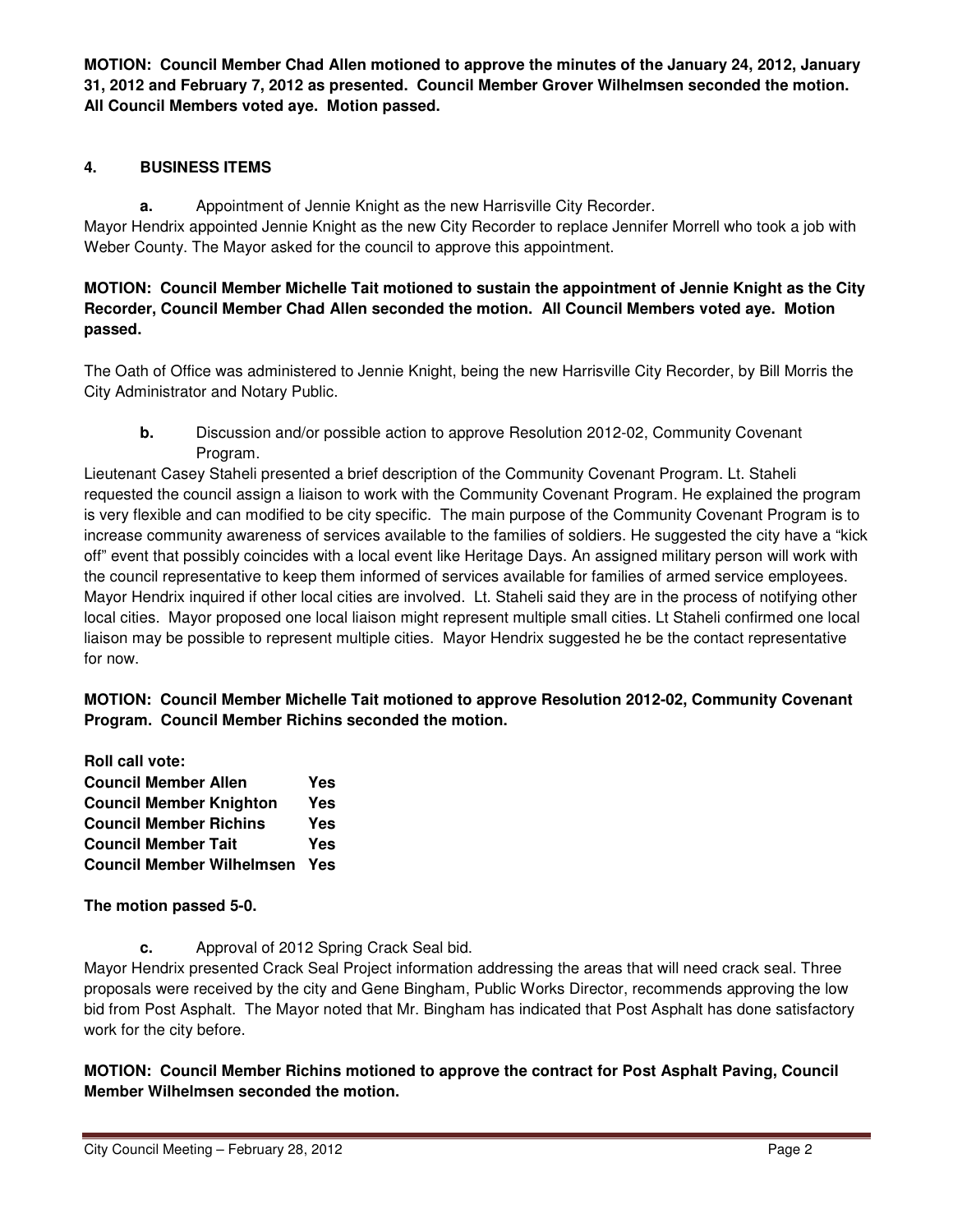**Roll call vote: Council Member Allen Yes Council Member Knighton Yes Council Member Richins Yes Council Member Tait Yes Council Member Wilhelmsen Yes** 

**The motion passed 5-0.** 

### **5. PUBLIC COMMENTS**

No public comment was offered.

### **6**. **MAYOR/COUNCIL FOLLOW-UP**

Mayor Hendrix inquired when the annual Easter egg hunt will take place. Council member Richins reported the event will be April 7 at 9:00 am. Council Member Wilhelmsen suggested the event be listed on the marquee for a few days prior to the date.

Council Member Bruce Richins announced he will not be attending the League of City and Towns meeting in April. All council members discussed the dates of the conference, April 11-13. Mayor Hendrix offered to make arrangements for the council members who are attending.

Bill Morris requested that questions involving a recent incident with Youth Recreation be referred to him or Council Member Chad Allen.

Council Members discussed the success of the Community Garden Program. Council Member Knighton inquired about public enrollment in the program. Jennie Knight confirmed the program will be available again and suggested people who are interested contact the city.

Council Member Wilhelmsen reported the North View Fire Statistical Review on fire calls. He gave an overview of how many calls were received and the number of calls that overlapped. Council Member Allen reported that with recent changes with protocol at the Weber County Dispatch, they were able to reduce response time by three minutes. Council Member Wilhelmsen indicated the Fire Safety Program in elementary school has been very successful. He presented the fire inspection code totals, burning complaints received, and the number of permits issued. Mayor Hendrix recommended that the North View Fire Department be a resource for Code Enforcement weed complaints. He pointed out this resource has been underutilized by the city. Council Member Wilhelmsen noted North View Fire Department teaches First Aid classes for public.

# **7. ADJOURN**

Mayor Hendrix moved to adjourn at 7:55 p.m.

### **WORK SESSION**

### **1. Meeting Coordination.**

Mayor Hendrix indicated the next city council meeting is the night of the political party caucus meetings. He suggests that the March 13<sup>th</sup> meeting be rescheduled for March 20<sup>th</sup>, depending on agenda items, or possibly cancelling the meeting altogether.

### **2. Heritage Days 2012.**

Mayor Hendrix began the discussion with the possible movement of date of Heritage Days 2012. Several Council Members indicated they have received negative opinions from the public with the idea of changing date. Mayor Hendrix asked if maybe the grand opening of the Splash Pad could take place on June 2, 2012 and leave the date for Heritage Days in early August. Council Member Richins suggested there are a few benefits like cooler